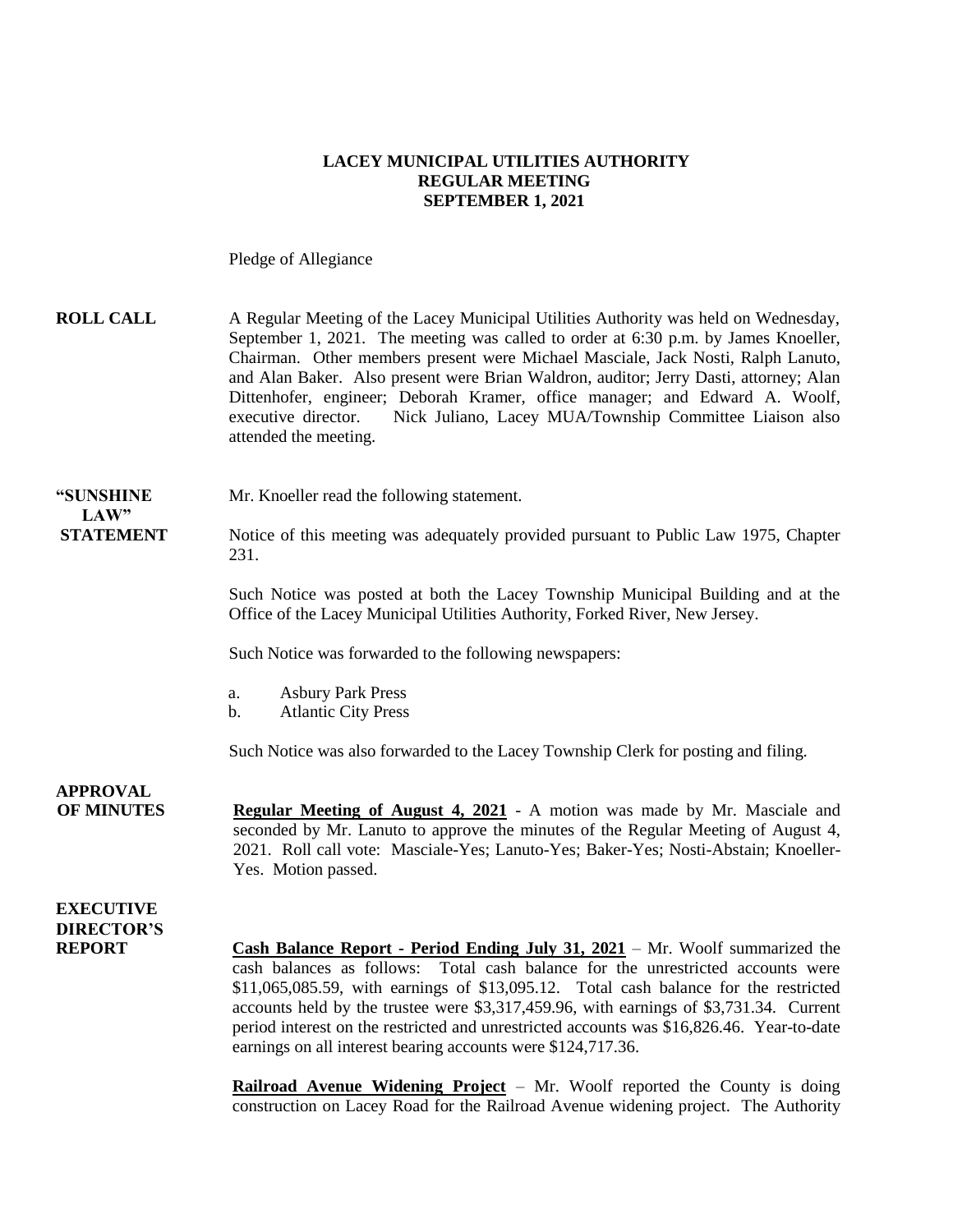Board Meeting September 1, 2021 Page 2

> has several facilities that had to be relocated, and the County was going to charge \$11,000.00 to relocate them. However, LMUA superintendent, Troy Burton, handled the relocation of the facilities in-house and the Authority was able to avoid those charges. The Board commended Mr. Burton.

## **BUSINESS**

**REPORT** The business report was submitted for review.

# **ENGINEER'S**

**REPORT Solar System for Administration Building & Water Treatment Plant #2** – Mr. Dittenhofer reported construction has commenced at both the Administration building and the Water Treatment Plant and is approximately 75% complete. His office recommends payment No. 2 in the amount of \$109,892.79 and Payment No. 3 in the amount of \$68,760.03.

> **Repainting of Tank No. 1** – Mr. Dittenhofer reported tank painting is complete and tank is online. Final closeout documents are being coordinated with the contractor.

> **Antenna Read and Meter/MXU Replacement Phase 1 –** Mr. Dittenhofer reported specifications for the Phase 1 fixed base antenna read system and MXU replacements is being prepared. Project to be bid in August.

> **Cleaning, Televising Sewer Rehabilitation** – Mr. Dittenhofer reported the project was awarded to Sewer Rat Trenchless Solutions in the amount of \$222,291.50. Preconstruction meeting was held August  $26<sup>th</sup>$ . Construction to commence in fall of 2021.

> **Pole Barn** – Mr. Dittenhofer reported project was awarded to Dutchman Contracting, LLC in the amount of \$229,860.00. Preconstruction meeting was held on August 27, 2021. Construction to commence in fall of 2021.

> **Holtec** – Mr. Dittenhofer reported he has been working with Holtec's mechanical contractor to secure the DOT permit. They plan on moving forward quickly.

### **ATTORNEY'S REPORT**

**Cleaning and Televising Project S-3** – Mr. Dasti reported his office reviewed the bid documents and prepared a Resolution to approve the contract. The bid documents provided by the contractor are acceptable.

**Pole Barn Application** – Mr. Dasti reported his office appeared with Mr. Woolf and representatives of R&V at the August meeting of the Planning Board. A courtesy review was approved to allow construction of the Pole Barn.

### **AUDITOR'S**

**REPORT Accountant's Status Report – Month Ended July 31, 2021** – Mr. Waldron reported sewer and water revenues had a favorable variance for the month and year to date. Sewer and water expenses had a favorable variance for the month and year to date. User charges resulted in a favorable variance for the month for both water and sewer.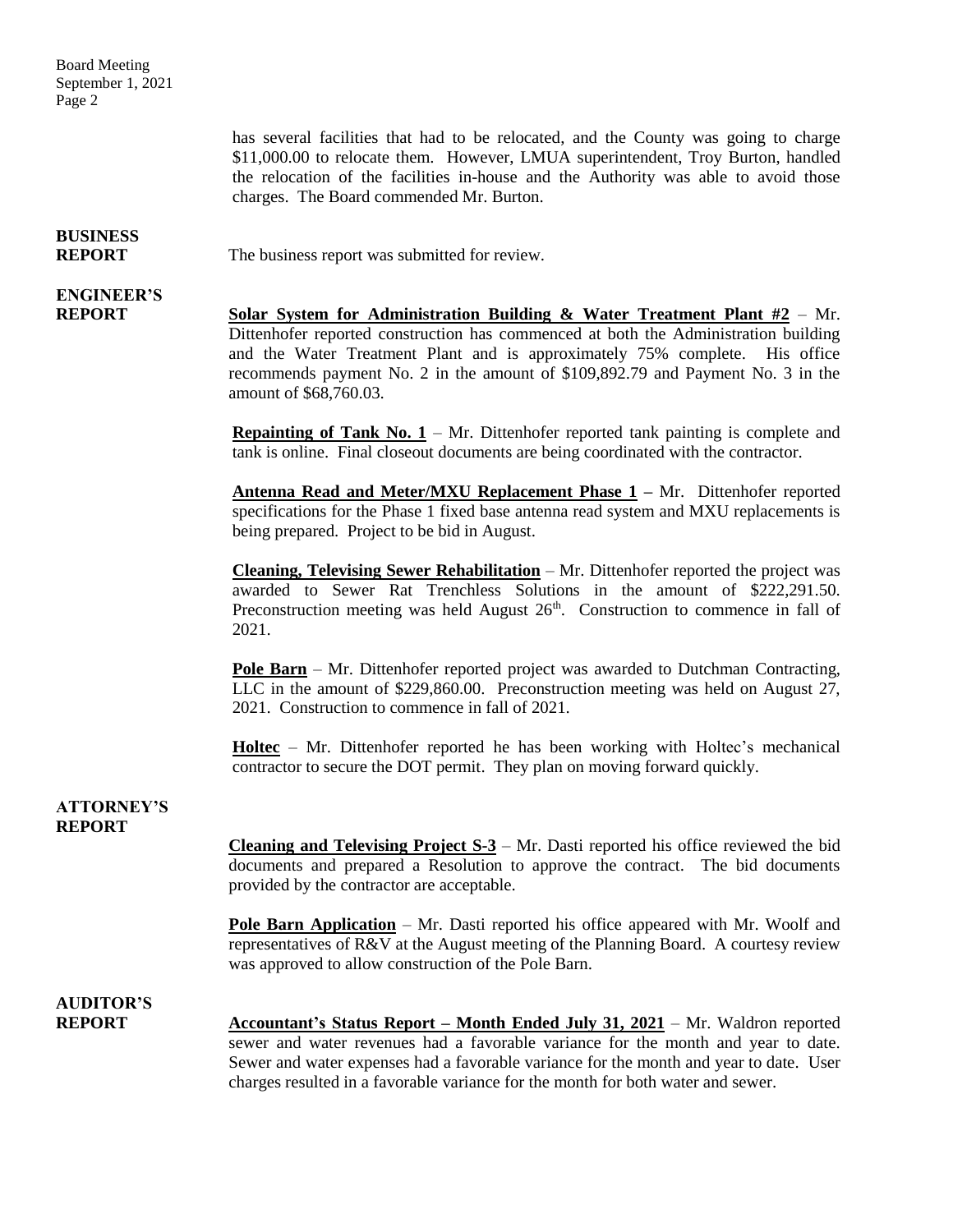Board Meeting September 1, 2021 Page 3

> **OCUA** – Mr. Woolf reported a contract was awarded for the cleaning & televising sewer rehabilitation project. Part of the contract will be repairing the leaks in the Sunrise Beach and Capstan Drive areas. He anticipates a significant savings on the OCUA bill when complete.

> **Uncollected Late Fees** – Mr. Knoeller reported there is over \$99,000.00 in uncollected sewer and water late fees as a result of the COVID-19 pandemic, and will continue to be uncollected until the end of the year. The Authority needs to establish how to go about recouping those fees once the moratorium is lifted. Mrs. Kramer stated the Authority is waiting on software updates. She explained the Authority can only charge late fees beginning January 1<sup>st</sup> 2022. Mr. Dasti stated he will look into the Authority getting reimbursed under the NJ Cares Act.

#### **CORRESPONDENCE**

**Peterpaul, Montauk Drive** – Requesting relief of utility bill due to broken pipe in crawl space. Since the water from the leak did not go into the sewer system, a motion was made by Mr. Nosti and seconded by Mr. Masciale to grant an adjustment on the sewer charges in the amount of \$1,415.40 (197,000 gallons). Roll call vote: Nosti-Yes; Masciale-Yes; Baker-Yes; Lanuto-Yes; Knoeller-Yes. Motion passed.

**Takako DeFilippo, Nautilus Blvd.** – Requesting relief of utility bill due to broken pipe in crawl space. Since the water from the leak did not go into the sewer system, a motion was made by Mr. Masciale and seconded by Mr. Nosti to grant an adjustment on the sewer charges in the amount of \$288.20 (36,000 gallons). Roll call vote: Masciale-Yes; Nosti-Yes; Baker-Yes; Lanuto-Yes; Knoeller-Yes. Motion passed.

**Sea Breeze at Lacey** – Requesting relief of utility bill, due to excessive outside water use due to power-washing parking lots, sidewalks, buildings, etc. He recommends to bill the customer 59,000 gallons of sewer for the July 1, 2021 bill. This recommendation is based on prior October bills, where they indicated there was no outside water use. The agreement would be to grant them a one-time adjustment, but they are required to install an auxiliary meter in order to measure that water for the future. A motion was made by Mr. Nosti and seconded by Mr. Masciale to grant a one-time adjustment in the amount of \$584.60 (74,000) gallons. Roll call vote: Nosti-Yes; Masciale-Yes; Baker-Yes; Lanuto-Yes; Knoeller-Yes. Motion passed.

| <b>OLD</b><br><b>BUSINESS</b>             | There was no old business to discuss.                                                   |
|-------------------------------------------|-----------------------------------------------------------------------------------------|
| <b>NEW</b>                                | Mr. Woolf reported the budget process will begin next week and he will be scheduling of |
| <b>BUSINESS</b>                           | finance committee meeting.                                                              |
| <b>PUBLIC BUSINESS/</b><br><b>COMMENT</b> | There was no public business/comment.                                                   |
| <b>PAYMENT OF</b>                         | <b>WHEREAS</b> , the members of the Lacey Municipal Utilities Authority carefully       |
| <b>VOUCHERS</b>                           | examined all vouchers presented for payment of claims;                                  |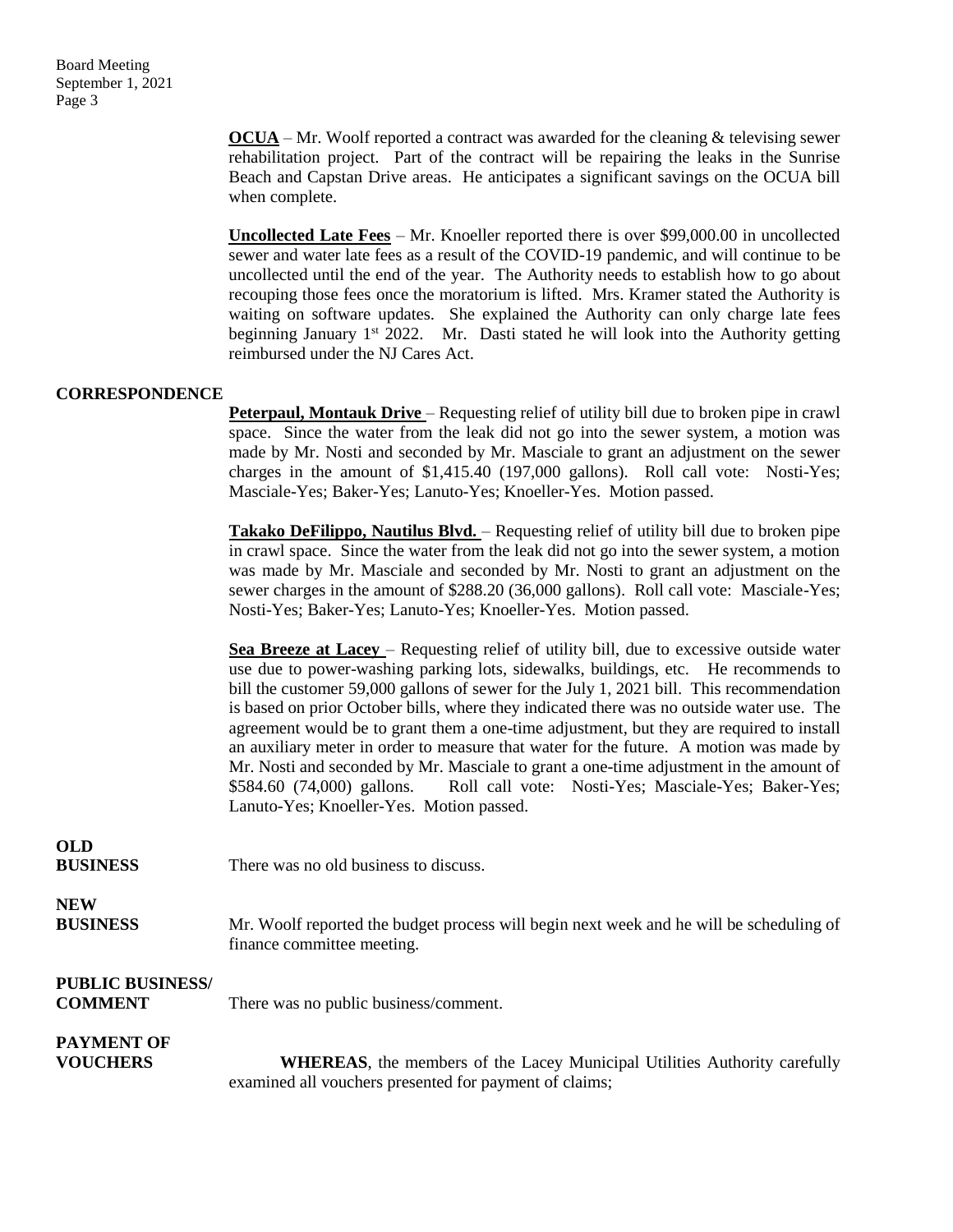**NOW, THEREFORE, BE IT RESOLVED** by the Lacey Municipal Utilities Authority that:

1. Said vouchers in the sum of \$1,204,958.71 be and the same are hereby approved to be paid.

2. Said vouchers are listed on the attached computer check register.

A motion was made by Mr. Lanuto and seconded by Mr. Masciale to adopt the above Resolution. Roll call vote: Lanuto-Yes; Masciale-Yes; Baker-Yes; Nosti-Yes; Knoeller-Yes. Motion passed.

**ADJOURNMENT** There being no further business to discuss, the meeting was adjourned at 6:40 p.m.

Respectfully submitted,

Michele Kennedy Executive Secretary